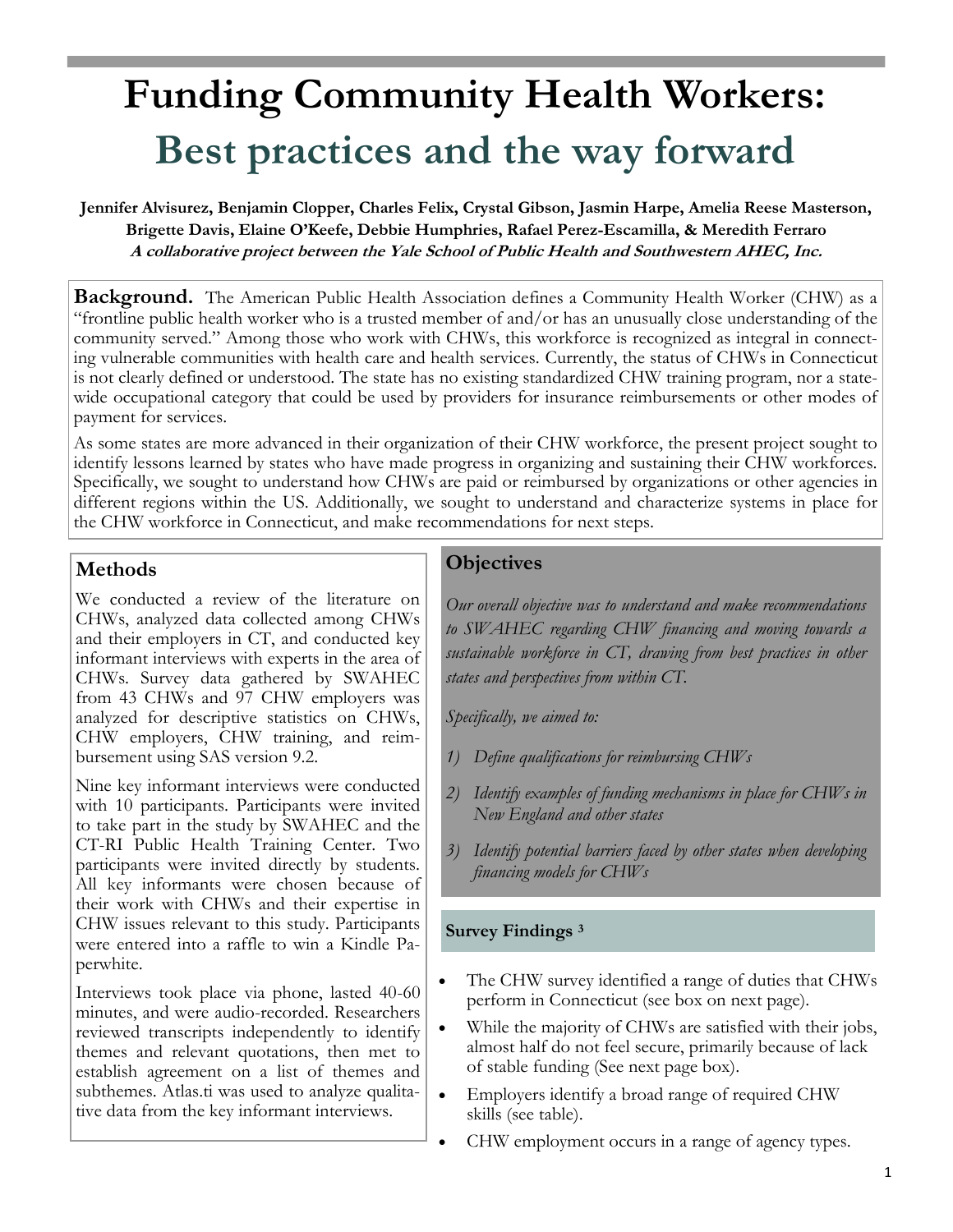# **Key Findings**

**Diverse duties of CHWs in CT.** The most common activities include assistance with access to medical services (69.8%), community advocacy (62.8%), assistance with access to non-medical services (58.1%), case management (46.5%),  $\&$ providing social support to community members  $(41.9\%)$ .

#### **Employer Perspective: Skills Required for CHWs**

| Advocacy Skills            | $62.5\%$ |
|----------------------------|----------|
| <b>Bilingual Skills</b>    | 65.6%    |
| Capacity-building Skills   | 31.3%    |
| Communication Skill        | 96.9%    |
| Confidentiality Skills     | 75.0%    |
| Interpersonal Skills       | 90.6%    |
| Knowledge Base of Health   | 59.4%    |
| Knowledge of the Community | 75.0%    |
| Organizational Skills      | 68.8%    |
| Coordination Skills        | 56.3%    |
| Teaching Skills            | 40.6%    |

**Job Satisfaction & Security.** The majority of CHWs surveyed (92.5%) were satisfied with their job. However, 47.5% did not feel secure in their job, and identified the following primary obstacles: lack of stable funding (55.8%), hostility/ competition from other health care workers (18.6%), lack of acceptance by other health care workers (14.0%), no standard definition of CHWs (37.2%), lack of training resources (41.9%), and lack of understanding about CHWs' contributions to the community (46.5%).



## **Key Informant Interview Themes**

#### **Theme 1: The need for CHW qualifications**

There is a need to clarify the role of CHWs and potentially introduce CHW qualifications to serve as the basis for reimbursement. Subthemes included:

- *Potential qualifications* include: tangible skills (such as computer literacy) and intangible skills (such as community connectedness and trust). Though intangible skills are difficult to quantify, they are central to the CHW role.
- Establishing a *specialized role* for CHWs, such as that of a patient navigator, is key for reimbursement.
- *Formal certification/training* may help link CHWs to the healthcare system. Care must be taken not to exclude certain CHWs.
- Formalization of the CHW role may help reduce *confusion about or undervaluing of CHWs*, or even a sense of threat among healthcare professionals.

"I would say funding is a very difficult [issue] because there is not a well-known standard definition or skill-set for CHWs. They have a hard time proving the valuable nature of the work that they do."

"For cancer, [and] for a number of the really complicated chronic illnesses the patient navigator model seems to be one of the ones that is readily seen as a reimbursable service."

#### **Theme 2: Challenges of funding sources/mechanisms**

Appropriate and sustainable funding sources for CHWs is an important and complex issue. Subthemes included:

- *Short-term, temporary funding* for CHWs is most common (e.g. project grants), but may result in job instability.
- There is some indication of *long-term funding* through government sources.
- Ideas about how CHWs should be paid *have evolved*.

"Most of the funding has been in the form of project grants, and that is still the case for the most part, and it might be as short as a year, or even less, and often not for more than three years at a time."

"The whole effort here for more sustainable funding is to move away from that kind of categorical, cyclical kind of funding to a more integrated approach."

#### **Theme 3: Job instability**

An important consequence for short-term funding is that positions for CHWs are often temporary and unstable, which affects their ability to work continuously within their communities. This was identified as detrimental for both the CHWs and the communities they work in.

"A lot of these positions carry no benefits, they are considered temporary hires, etc. so the stability is not good and there are a lot of folks who will jump from organization to organization."